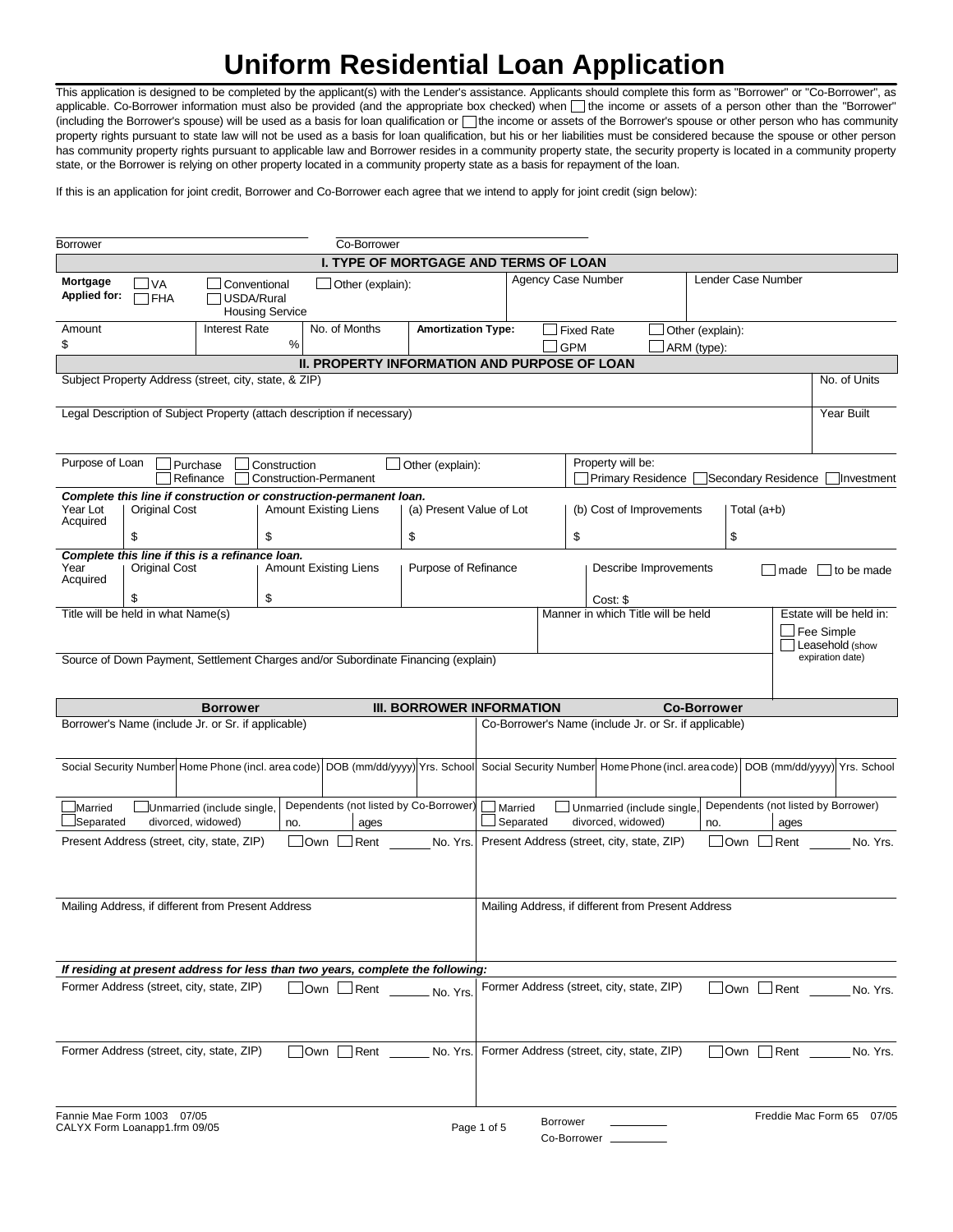|                                                          | <b>Borrower</b> |               |                                                  | <b>IV. EMPLOYMENT INFORMATION</b> |       |                                                                                                                                                                                                    | <b>Co-Borrower</b> |               |                                                  |
|----------------------------------------------------------|-----------------|---------------|--------------------------------------------------|-----------------------------------|-------|----------------------------------------------------------------------------------------------------------------------------------------------------------------------------------------------------|--------------------|---------------|--------------------------------------------------|
| Name & Address of Employer                               |                 | Self Employed | Yrs. on this job                                 |                                   |       | Name & Address of Employer                                                                                                                                                                         |                    | Self Employed | Yrs. on this job                                 |
|                                                          |                 |               | Yrs. employed in this<br>line of work/profession |                                   |       |                                                                                                                                                                                                    |                    |               | Yrs. employed in this<br>line of work/profession |
|                                                          |                 |               |                                                  |                                   |       |                                                                                                                                                                                                    |                    |               |                                                  |
| Position/Title/Type of Business                          |                 |               | Business Phone (incl. area code)                 |                                   |       | Position/Title/Type of Business                                                                                                                                                                    |                    |               | Business Phone (incl. area code)                 |
|                                                          |                 |               |                                                  |                                   |       |                                                                                                                                                                                                    |                    |               |                                                  |
|                                                          |                 |               |                                                  |                                   |       | If employed in current position for less than two years or if currently employed in more than one position, complete the following:                                                                |                    |               |                                                  |
| Name & Address of Employer                               |                 | Self Employed | Dates (from-to)                                  |                                   |       | Name & Address of Employer                                                                                                                                                                         |                    | Self Employed | Dates (from-to)                                  |
|                                                          |                 |               |                                                  |                                   |       |                                                                                                                                                                                                    |                    |               |                                                  |
|                                                          |                 |               | Monthly Income                                   |                                   |       |                                                                                                                                                                                                    |                    |               | Monthly Income                                   |
| Position/Title/Type of Business                          |                 |               | Business Phone (incl. area code)                 |                                   |       | Position/Title/Type of Business                                                                                                                                                                    |                    |               | Business Phone (incl. area code)                 |
| Name & Address of Employer                               |                 | Self Employed | Dates (from-to)                                  |                                   |       | Name & Address of Employer                                                                                                                                                                         |                    | Self Employed | Dates (from-to)                                  |
|                                                          |                 |               | Monthly Income<br>\$                             |                                   |       |                                                                                                                                                                                                    |                    |               | Monthly Income                                   |
| Position/Title/Type of Business                          |                 |               | Business Phone (incl. area code)                 |                                   |       | Position/Title/Type of Business                                                                                                                                                                    |                    |               | Business Phone (incl. area code)                 |
|                                                          |                 |               |                                                  |                                   |       |                                                                                                                                                                                                    |                    |               |                                                  |
| Name & Address of Employer                               |                 |               |                                                  |                                   |       | Name & Address of Employer                                                                                                                                                                         |                    |               |                                                  |
|                                                          |                 | Self Employed | Dates (from-to)                                  |                                   |       |                                                                                                                                                                                                    |                    | Self Employed | Dates (from-to)                                  |
|                                                          |                 |               |                                                  |                                   |       |                                                                                                                                                                                                    |                    |               |                                                  |
|                                                          |                 |               | Monthly Income<br>\$                             |                                   |       |                                                                                                                                                                                                    |                    |               | Monthly Income                                   |
| Position/Title/Type of Business                          |                 |               | Business Phone (incl. area code)                 |                                   |       | Position/Title/Type of Business                                                                                                                                                                    |                    |               | Business Phone (incl. area code)                 |
|                                                          |                 |               |                                                  |                                   |       |                                                                                                                                                                                                    |                    |               |                                                  |
|                                                          |                 |               |                                                  |                                   |       |                                                                                                                                                                                                    |                    |               |                                                  |
| Name & Address of Employer                               |                 | Self Employed | Dates (from-to)                                  |                                   |       | Name & Address of Employer                                                                                                                                                                         |                    | Self Employed | Dates (from-to)                                  |
|                                                          |                 |               |                                                  |                                   |       |                                                                                                                                                                                                    |                    |               |                                                  |
|                                                          |                 |               | Monthly Income                                   |                                   |       |                                                                                                                                                                                                    |                    |               | Monthly Income                                   |
|                                                          |                 |               |                                                  |                                   |       |                                                                                                                                                                                                    |                    |               |                                                  |
| Position/Title/Type of Business                          |                 |               | Business Phone (incl. area code)                 |                                   |       | Position/Title/Type of Business                                                                                                                                                                    |                    |               | Business Phone (incl. area code)                 |
|                                                          |                 |               |                                                  |                                   |       |                                                                                                                                                                                                    |                    |               |                                                  |
|                                                          |                 |               |                                                  |                                   |       | V. MONTHLY INCOME AND COMBINED HOUSING EXPENSE INFORMATION                                                                                                                                         |                    |               |                                                  |
| <b>Gross</b><br><b>Monthly Income</b>                    | <b>Borrower</b> |               | <b>Co-Borrower</b>                               |                                   | Total | <b>Combined Monthly</b><br><b>Housing Expense</b>                                                                                                                                                  |                    | Present       | Proposed                                         |
| Base Empl. Income*                                       | \$              | \$            |                                                  | \$                                |       | Rent                                                                                                                                                                                               | \$                 |               |                                                  |
| Overtime                                                 |                 |               |                                                  |                                   |       | First Mortgage (P&I)                                                                                                                                                                               |                    |               | \$                                               |
| <b>Bonuses</b>                                           |                 |               |                                                  |                                   |       | Other Financing (P&I)                                                                                                                                                                              |                    |               |                                                  |
| Commissions                                              |                 |               |                                                  |                                   |       | Hazard Insurance                                                                                                                                                                                   |                    |               |                                                  |
| Dividends/Interest                                       |                 |               |                                                  |                                   |       | <b>Real Estate Taxes</b>                                                                                                                                                                           |                    |               |                                                  |
| Net Rental Income                                        |                 |               |                                                  |                                   |       | Mortgage Insurance                                                                                                                                                                                 |                    |               |                                                  |
| Other (before completing,<br>see the notice in "describe |                 |               |                                                  |                                   |       | Homeowner Assn. Dues                                                                                                                                                                               |                    |               |                                                  |
| other income." below)                                    |                 |               |                                                  |                                   |       | Other:                                                                                                                                                                                             |                    |               |                                                  |
| <b>Total</b>                                             | \$              | \$            |                                                  | \$                                |       | <b>Total</b>                                                                                                                                                                                       | \$                 |               | \$                                               |
|                                                          |                 |               |                                                  |                                   |       | Self Employed Borrower(s) may be required to provide additional documentation such as tax returns and financial statements.                                                                        |                    |               |                                                  |
| <b>Describe Other Income</b>                             |                 |               |                                                  |                                   |       | <i>Notice:</i> Alimony, child support, or separate maintenance income need not be revealed if the<br>Borrower (B) or Co-Borrower (C) does not choose to have it considered for repaying this loan. |                    |               |                                                  |

|     | $\frac{1}{2}$ , $\frac{1}{2}$ , $\frac{1}{2}$ , $\frac{1}{2}$ , $\frac{1}{2}$ , $\frac{1}{2}$ , $\frac{1}{2}$ , $\frac{1}{2}$ , $\frac{1}{2}$ , $\frac{1}{2}$ , $\frac{1}{2}$ , $\frac{1}{2}$ , $\frac{1}{2}$ , $\frac{1}{2}$ , $\frac{1}{2}$ , $\frac{1}{2}$ , $\frac{1}{2}$ , $\frac{1}{2}$ , $\frac{1$ |                     |
|-----|-----------------------------------------------------------------------------------------------------------------------------------------------------------------------------------------------------------------------------------------------------------------------------------------------------------|---------------------|
| B/C |                                                                                                                                                                                                                                                                                                           | Monthly<br>' Amount |
|     |                                                                                                                                                                                                                                                                                                           |                     |

Fannie Mae Form 1003 07/05 CALYX Form Loanapp2.frm 09/05

i.

Freddie Mac Form 65 07/05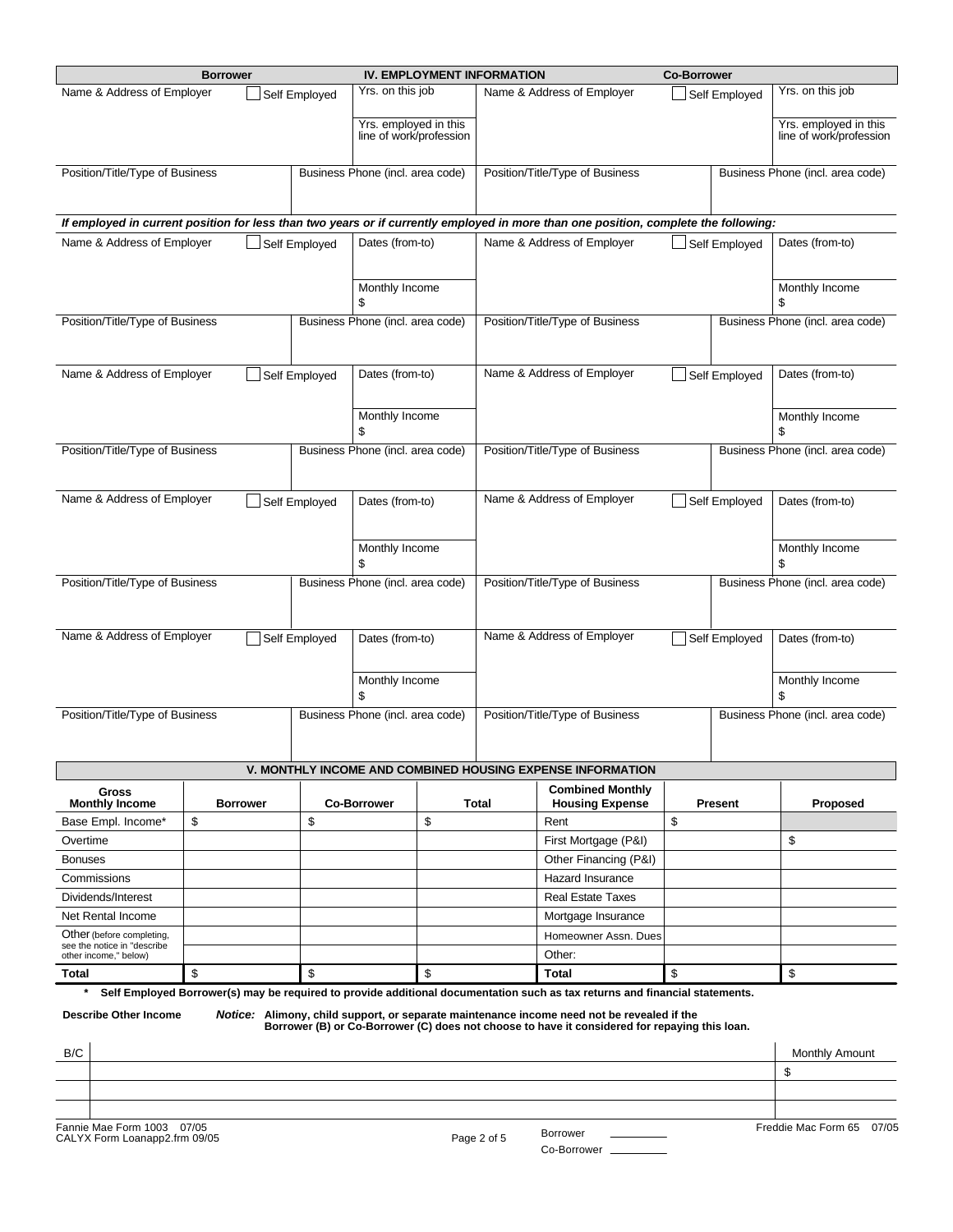| This Statement and any applicable supporting schedules may be completed jointly by both married and unmarried Co-borrowers if their assets and liabilities are sufficiently joined                                                                                                                                                      |          |         |                     |                                                                                                                                                                                                                                                                                                                                   | <b>VI. ASSETS AND LIABILITIES</b>                                                     |               |                                                           |                       |         |                       |  |
|-----------------------------------------------------------------------------------------------------------------------------------------------------------------------------------------------------------------------------------------------------------------------------------------------------------------------------------------|----------|---------|---------------------|-----------------------------------------------------------------------------------------------------------------------------------------------------------------------------------------------------------------------------------------------------------------------------------------------------------------------------------|---------------------------------------------------------------------------------------|---------------|-----------------------------------------------------------|-----------------------|---------|-----------------------|--|
| so that the Statement can be meaningfully and fairly presented on a combined basis; otherwise, separate Statements and Schedules are required. If the Co-Borrower section<br>was completed about a non-applicant spouse or other person, this Statement and supporting schedules must be completed by that spouse or other person also. |          |         |                     |                                                                                                                                                                                                                                                                                                                                   |                                                                                       |               | Completed                                                 |                       | Jointly | Not Jointly           |  |
| <b>ASSETS</b><br>Description<br>Cash deposit toward                                                                                                                                                                                                                                                                                     | \$       | Cash or | <b>Market Value</b> | Liabilities and Pledged Assets. List the creditor's name, address and account number for all outstanding<br>debts, including automobile loans, revolving charge accounts, real estate loans, alimony, child support,<br>stock pledges, etc. Use continuation sheet, if necessary. Indicate by (*) those liabilities which will be |                                                                                       |               |                                                           |                       |         |                       |  |
| purchase held by:                                                                                                                                                                                                                                                                                                                       |          |         |                     |                                                                                                                                                                                                                                                                                                                                   | satisfied upon sale of real estate owned or upon refinancing of the subject property. |               |                                                           |                       |         |                       |  |
|                                                                                                                                                                                                                                                                                                                                         |          |         |                     |                                                                                                                                                                                                                                                                                                                                   | <b>LIABILITIES</b>                                                                    |               | <b>Monthly Payment &amp;</b><br><b>Months Left to Pay</b> |                       |         | <b>Unpaid Balance</b> |  |
| List checking and savings accounts below                                                                                                                                                                                                                                                                                                |          |         |                     |                                                                                                                                                                                                                                                                                                                                   | Name and address of Company                                                           |               | \$ Payment/Months                                         |                       | \$      |                       |  |
| Name and address of Bank, S&L, or Credit Union                                                                                                                                                                                                                                                                                          |          |         |                     |                                                                                                                                                                                                                                                                                                                                   |                                                                                       |               |                                                           |                       |         |                       |  |
|                                                                                                                                                                                                                                                                                                                                         |          |         |                     | Acct. no.                                                                                                                                                                                                                                                                                                                         | Name and address of Company                                                           |               | \$ Payment/Months                                         |                       | \$      |                       |  |
| Acct. no.<br>Name and address of Bank, S&L, or Credit Union                                                                                                                                                                                                                                                                             | \$       |         |                     |                                                                                                                                                                                                                                                                                                                                   |                                                                                       |               |                                                           |                       |         |                       |  |
|                                                                                                                                                                                                                                                                                                                                         |          |         |                     |                                                                                                                                                                                                                                                                                                                                   |                                                                                       |               |                                                           |                       |         |                       |  |
|                                                                                                                                                                                                                                                                                                                                         |          |         |                     | Acct. no.                                                                                                                                                                                                                                                                                                                         |                                                                                       |               |                                                           |                       |         |                       |  |
| Acct. no.                                                                                                                                                                                                                                                                                                                               | \$       |         |                     |                                                                                                                                                                                                                                                                                                                                   | Name and address of Company                                                           |               | \$ Payment/Months                                         |                       | \$      |                       |  |
| Name and address of Bank, S&L, or Credit Union                                                                                                                                                                                                                                                                                          |          |         |                     |                                                                                                                                                                                                                                                                                                                                   |                                                                                       |               |                                                           |                       |         |                       |  |
|                                                                                                                                                                                                                                                                                                                                         |          |         |                     | Acct. no.                                                                                                                                                                                                                                                                                                                         |                                                                                       |               |                                                           |                       |         |                       |  |
|                                                                                                                                                                                                                                                                                                                                         |          |         |                     |                                                                                                                                                                                                                                                                                                                                   | Name and address of Company                                                           |               | \$ Payment/Months                                         |                       | \$      |                       |  |
| Acct. no.<br>Stocks & Bonds (Company                                                                                                                                                                                                                                                                                                    | \$<br>\$ |         |                     |                                                                                                                                                                                                                                                                                                                                   |                                                                                       |               |                                                           |                       |         |                       |  |
| name/number description)                                                                                                                                                                                                                                                                                                                |          |         |                     |                                                                                                                                                                                                                                                                                                                                   |                                                                                       |               |                                                           |                       |         |                       |  |
|                                                                                                                                                                                                                                                                                                                                         |          |         |                     |                                                                                                                                                                                                                                                                                                                                   |                                                                                       |               |                                                           |                       |         |                       |  |
|                                                                                                                                                                                                                                                                                                                                         |          |         |                     | Acct. no.                                                                                                                                                                                                                                                                                                                         | Name and address of Company                                                           |               | \$ Payment/Months                                         |                       | \$      |                       |  |
| Life insurance net cash value                                                                                                                                                                                                                                                                                                           | \$       |         |                     |                                                                                                                                                                                                                                                                                                                                   |                                                                                       |               |                                                           |                       |         |                       |  |
|                                                                                                                                                                                                                                                                                                                                         |          |         |                     |                                                                                                                                                                                                                                                                                                                                   |                                                                                       |               |                                                           |                       |         |                       |  |
| Face amount: \$<br><b>Subtotal Liquid Assets</b>                                                                                                                                                                                                                                                                                        | \$       |         |                     |                                                                                                                                                                                                                                                                                                                                   |                                                                                       |               |                                                           |                       |         |                       |  |
|                                                                                                                                                                                                                                                                                                                                         |          |         |                     | Acct. no.                                                                                                                                                                                                                                                                                                                         | Name and address of Company                                                           |               | \$ Payment/Months                                         |                       | \$      |                       |  |
| Real estate owned (enter market value)<br>from schedule of real estate owned)                                                                                                                                                                                                                                                           | \$       |         |                     |                                                                                                                                                                                                                                                                                                                                   |                                                                                       |               |                                                           |                       |         |                       |  |
| Vested interest in retirement fund                                                                                                                                                                                                                                                                                                      | \$       |         |                     |                                                                                                                                                                                                                                                                                                                                   |                                                                                       |               |                                                           |                       |         |                       |  |
| Net worth of business(es) owned<br>(attach financial statement)                                                                                                                                                                                                                                                                         | \$       |         |                     | Acct. no.                                                                                                                                                                                                                                                                                                                         |                                                                                       |               |                                                           |                       |         |                       |  |
| Automobiles owned (make and year)                                                                                                                                                                                                                                                                                                       | \$       |         |                     |                                                                                                                                                                                                                                                                                                                                   | Alimony/Child Support/Separate<br>Maintenance Payments Owed to:                       |               | \$                                                        |                       |         |                       |  |
|                                                                                                                                                                                                                                                                                                                                         |          |         |                     |                                                                                                                                                                                                                                                                                                                                   |                                                                                       |               |                                                           |                       |         |                       |  |
| Other Assets (itemize)                                                                                                                                                                                                                                                                                                                  | \$       |         |                     |                                                                                                                                                                                                                                                                                                                                   | Job-Related Expense (child care, union dues, etc.)                                    |               | \$                                                        |                       |         |                       |  |
|                                                                                                                                                                                                                                                                                                                                         |          |         |                     |                                                                                                                                                                                                                                                                                                                                   |                                                                                       |               |                                                           |                       |         |                       |  |
|                                                                                                                                                                                                                                                                                                                                         |          |         |                     |                                                                                                                                                                                                                                                                                                                                   | <b>Total Monthly Payments</b>                                                         |               | \$                                                        |                       |         |                       |  |
| Total Assets a.                                                                                                                                                                                                                                                                                                                         | \$       |         |                     | Net Worth<br>(a minus b)                                                                                                                                                                                                                                                                                                          | \$<br>=>                                                                              |               | <b>Total Liabilities b.</b>                               |                       | \$      |                       |  |
| Schedule of Real Estate Owned (if additional properties are owned, use continuation sheet)                                                                                                                                                                                                                                              |          |         |                     |                                                                                                                                                                                                                                                                                                                                   |                                                                                       |               |                                                           | Insurance,            |         |                       |  |
| Property Address (enter S if sold, PS if pending                                                                                                                                                                                                                                                                                        |          |         | Type of             | Present                                                                                                                                                                                                                                                                                                                           | Amount of                                                                             | Gross         | Mortgage                                                  | Maintenance,          |         | Net                   |  |
| sale or R if rental being held for income)                                                                                                                                                                                                                                                                                              |          |         | Property            | Market Value                                                                                                                                                                                                                                                                                                                      | Mortgages & Liens                                                                     | Rental Income | Payments                                                  | Taxes & Misc.         |         | Rental Income         |  |
|                                                                                                                                                                                                                                                                                                                                         |          |         |                     | \$                                                                                                                                                                                                                                                                                                                                | \$                                                                                    | \$            | \$                                                        | \$                    |         | \$                    |  |
|                                                                                                                                                                                                                                                                                                                                         |          |         |                     |                                                                                                                                                                                                                                                                                                                                   |                                                                                       |               |                                                           |                       |         |                       |  |
|                                                                                                                                                                                                                                                                                                                                         |          |         |                     |                                                                                                                                                                                                                                                                                                                                   |                                                                                       |               |                                                           |                       |         |                       |  |
|                                                                                                                                                                                                                                                                                                                                         |          |         |                     | \$                                                                                                                                                                                                                                                                                                                                | \$                                                                                    |               |                                                           | \$                    |         | \$                    |  |
| List any additional names under which credit has previously been received and indicate appropriate creditor name(s) and account number(s):                                                                                                                                                                                              |          |         | Totals              |                                                                                                                                                                                                                                                                                                                                   |                                                                                       | \$            | \$                                                        |                       |         |                       |  |
| Alternate Name                                                                                                                                                                                                                                                                                                                          |          |         |                     | <b>Creditor Name</b>                                                                                                                                                                                                                                                                                                              |                                                                                       |               |                                                           | <b>Account Number</b> |         |                       |  |

Borrower  $\overline{\phantom{a}}$ Co-Borrower

 $\overline{\phantom{a}}$  $\overline{\phantom{a}}$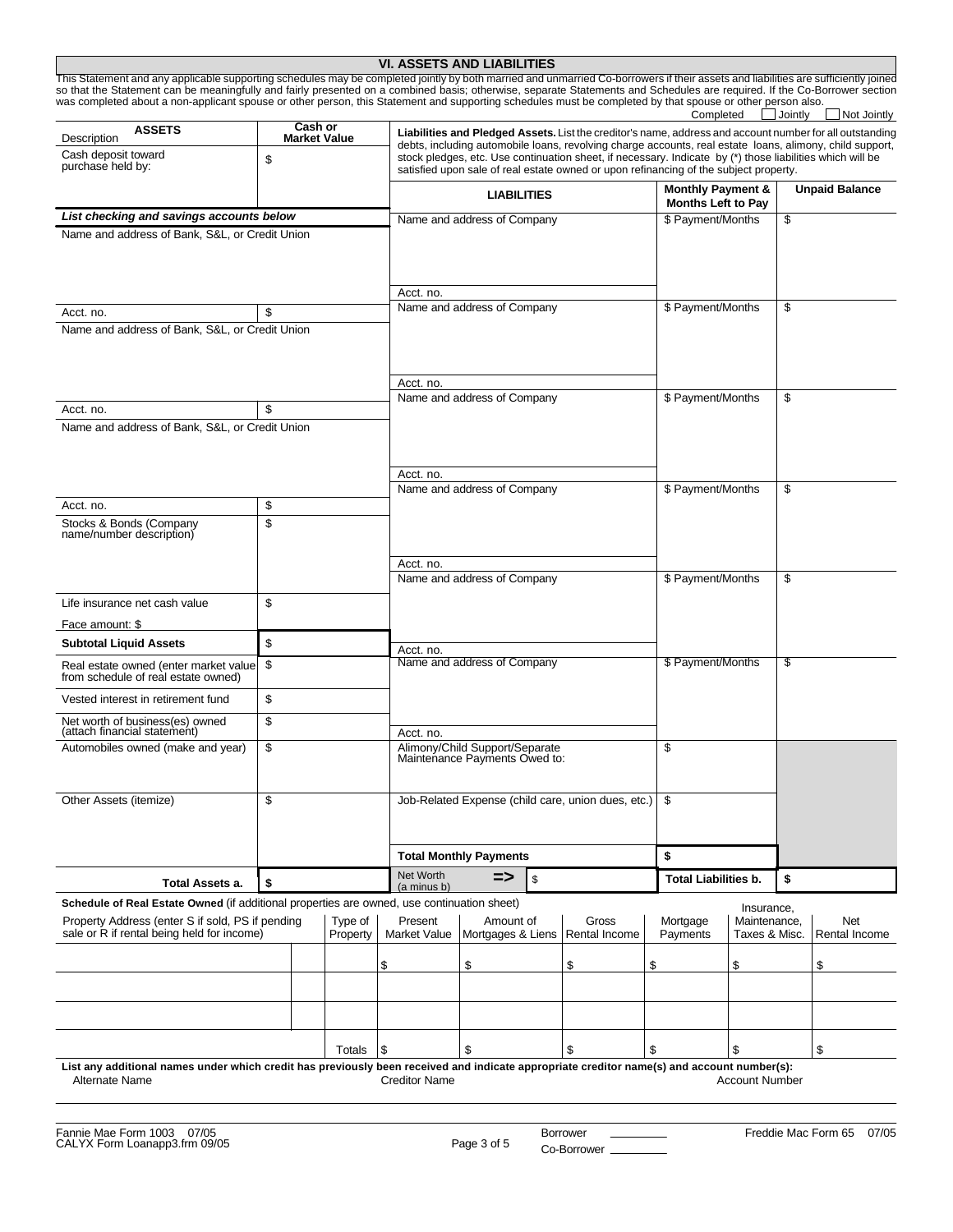| <b>VII. DETAILS OF TRANSACTION</b>           | <b>VIII. DECLARATIONS</b>                                                                                                                                                                                                                                         |                 |             |
|----------------------------------------------|-------------------------------------------------------------------------------------------------------------------------------------------------------------------------------------------------------------------------------------------------------------------|-----------------|-------------|
| a. Purchase price                            | \$<br>If you answer "Yes" to any questions a through i,                                                                                                                                                                                                           | <b>Borrower</b> | Co-Borrower |
| b. Alterations, improvements, repairs        | please use continuation sheet for explanation.                                                                                                                                                                                                                    | Yes No          | Yes No      |
| c. Land (if acquired separately)             | a. Are there any outstanding judgments against you?                                                                                                                                                                                                               |                 |             |
| d. Refinance (incl. debts to be paid off)    | b. Have you been declared bankrupt within the past 7 years?                                                                                                                                                                                                       |                 |             |
| e. Estimated prepaid items                   | c. Have you had property foreclosed upon or given title or deed in lieu thereof                                                                                                                                                                                   |                 |             |
| f. Estimated closing costs                   | in the last 7 years?                                                                                                                                                                                                                                              |                 |             |
| g. PMI, MIP, Funding Fee                     | d. Are you a party to a lawsuit?                                                                                                                                                                                                                                  |                 |             |
| h. Discount (if Borrower will pay)           | e. Have you directly or indirectly been obligated on any loan which resulted in                                                                                                                                                                                   |                 |             |
| i. Total costs (add items a through h)       | foreclosure, transfer of title in lieu of foreclosure, or judgment?<br>(This would include such loans as home mortgage loans, SBA loans, home improvement                                                                                                         |                 |             |
| Subordinate financing                        | loans, educational loans, manufactured (mobile) home loans, any mortgage, financial<br>obligation, bond, or loan guarantee. If "Yes," provide details, including date, name and<br>address of Lender, FHA or VA case number, if any, and reasons for the action.) |                 |             |
| k. Borrower's closing costs paid by Seller   |                                                                                                                                                                                                                                                                   |                 |             |
| I. Other Credits (explain)                   | f. Are you presently delinguent or in default on any Federal debt or any other<br>loan, mortgage, financial obligation, bond, or loan guarantee?<br>If "Yes," give details as described in the preceding question.                                                |                 |             |
|                                              | g. Are you obligated to pay alimony, child support, or separate maintenance?                                                                                                                                                                                      |                 |             |
|                                              | h. Is any part of the down payment borrowed?                                                                                                                                                                                                                      |                 |             |
|                                              | i. Are you a co-maker or endorser on a note?                                                                                                                                                                                                                      |                 |             |
|                                              | Are you a U. S. citizen?                                                                                                                                                                                                                                          |                 |             |
| m. Loan amount (exclude PMI, MIP,            | k. Are you a permanent resident alien?                                                                                                                                                                                                                            |                 |             |
| Funding Fee financed)                        | I. Do you intend to occupy the property as your primary residence?                                                                                                                                                                                                |                 |             |
| n. PMI, MIP, Funding Fee financed            | If "Yes," complete question m below.                                                                                                                                                                                                                              |                 |             |
|                                              | m. Have you had an ownership interest in a property in the last three years?                                                                                                                                                                                      |                 |             |
| o. Loan amount (add m & n)                   | (1) What type of property did you own-principal residence (PR),<br>second home (SH), or investment property (IP)?                                                                                                                                                 |                 |             |
| p. Cash from/to Borrower (subtract j, k, l & | (2) How did you hold title to the home-solely by yourself (S),                                                                                                                                                                                                    |                 |             |
| o from i)                                    | jointly with your spouse (SP), or jointly with another person (O)?                                                                                                                                                                                                |                 |             |
|                                              | IX. ACKNOWLEDGEMENT AND AGREEMENT                                                                                                                                                                                                                                 |                 |             |

Each of the undersigned specifically represents to Lender and to Lender's actual or potential agents, brokers, processors, attorneys, insurers, servicers, successors and assigns and agrees and acknowledges that: (1) the information provided in this application is true and correct as of the date set forth opposite my signature and that any intentional or negligent misrepresentation of this information contained in this application may result in civil liability, including monetary damages, to any person who may suffer any loss due to reliance upon any misrepresentation that I have made on this application, and/or in criminal penalties including, but not limited to, fine or imprisonment or both under the provisions of Title 18, United States Code, Sec. 1001, et seq.; (2) the loan requested pursuant to this application (the "Loan") will be secured by a mortgage or deed of trust on the property described in this application; (3) the property will not be used for any illegal or prohibited purpose or use; (4) all statements made in this application are made for the purpose of obtaining a residential mortgage loan; (5) the property will be occupied as indicated in this application; (6) the Lender, its servicers, successors or assigns may retain the original and/or an electronic record of this application, whether or not the Loan is approved; (7) the Lender and its agents, brokers, insurers, servicers, successors and assigns may continuously rely on the information contained in the application, and I am obligated to amend and/or supplement the information provided in this application if any of the material facts that I have represented herein should change prior to closing of the Loan; (8) in the event that my payments on the Loan become delinquent, the Lender, its servicers, successors or assigns may, in addition to any other rights and remedies that it may have relating to such delinquency, report my name and account information to one or more consumer reporting agencies; (9) ownership of the Loan and/or administration of the Loan account may be transferred with such notice as may be required by law; (10) neither Lender nor its agents, brokers, insurers, servicers, successors or assigns has made any representation or warranty, express or implied, to me regarding the property or the condition or value of the property; and (11) my transmission of this application as an "electronic record" containing my "electronic signature," as those terms are defined in applicable federal and/or state laws (excluding audio and video recordings), or my facsimile transmission of this application containing a facsimile of my signature, shall be as effective, enforceable and valid as if a paper version of this application were delivered containing my original written signature.

Acknowledgement. Each of the undersigned hereby acknowledges that any owner of the Loan, its servicers, successors and assigns, may verify or reverify any information contained in this application or obtain any information or data relating to the Loan, for any legitimate purpose through any source, including a source named in this application or a consumer reporting agency.

| Borrower's Signature                                                                                   |                                                     |  | Date                    | Co-Borrower's Signature                           |                                            |                                                                                                                                                                                                                                                                                                                                                                                                                                                                                                                                                                                                                                                                                                                                                                                                                                                                                                                                                                                                                                                                                                                    | Date         |                              |  |  |
|--------------------------------------------------------------------------------------------------------|-----------------------------------------------------|--|-------------------------|---------------------------------------------------|--------------------------------------------|--------------------------------------------------------------------------------------------------------------------------------------------------------------------------------------------------------------------------------------------------------------------------------------------------------------------------------------------------------------------------------------------------------------------------------------------------------------------------------------------------------------------------------------------------------------------------------------------------------------------------------------------------------------------------------------------------------------------------------------------------------------------------------------------------------------------------------------------------------------------------------------------------------------------------------------------------------------------------------------------------------------------------------------------------------------------------------------------------------------------|--------------|------------------------------|--|--|
| X                                                                                                      |                                                     |  |                         |                                                   |                                            |                                                                                                                                                                                                                                                                                                                                                                                                                                                                                                                                                                                                                                                                                                                                                                                                                                                                                                                                                                                                                                                                                                                    |              |                              |  |  |
|                                                                                                        |                                                     |  |                         | X. INFORMATION FOR GOVERNMENT MONITORING PURPOSES |                                            |                                                                                                                                                                                                                                                                                                                                                                                                                                                                                                                                                                                                                                                                                                                                                                                                                                                                                                                                                                                                                                                                                                                    |              |                              |  |  |
|                                                                                                        |                                                     |  |                         |                                                   |                                            | The following information is requested by the Federal Government for certain types of loans related to a dwelling in order to monitor the lender's compliance with equal credit<br>opportunity, fair housing and home mortgage disclosure laws. You are not required to furnish this information, but are encouraged to do so. The law provides that a Lender may<br>not discriminate either on the basis of this information, or on whether you choose to furnish it. If you furnish the information, please provide both ethnicity and race. For race, you<br>may check more than one designation. If you do not furnish ethnicity, race, or sex, under Federal regulations, this lender is required to note the information on the basis of visual<br>observation and surname if you have made this application in person. If you do not wish to furnish the information, please check the box below. (Lender must review the above<br>material to assure that the disclosures satisfy all requirements to which the lender is subject under applicable state law for the particular type of loan applied for.) |              |                              |  |  |
| <b>BORROWER</b><br>do not wish to furnish this information                                             |                                                     |  |                         |                                                   |                                            | <b>CO-BORROWER</b>   I do not wish to furnish this information                                                                                                                                                                                                                                                                                                                                                                                                                                                                                                                                                                                                                                                                                                                                                                                                                                                                                                                                                                                                                                                     |              |                              |  |  |
| Ethnicity:                                                                                             | Hispanic or Latino                                  |  |                         | Not Hispanic or Latino                            | Ethnicity:                                 | Hispanic or Latino                                                                                                                                                                                                                                                                                                                                                                                                                                                                                                                                                                                                                                                                                                                                                                                                                                                                                                                                                                                                                                                                                                 |              | Not Hispanic or Latino       |  |  |
| Race:                                                                                                  | American Indian or<br>Alaska Native                 |  | Asian                   | Black or<br>African American                      | Race:                                      | American Indian or<br>Alaska Native                                                                                                                                                                                                                                                                                                                                                                                                                                                                                                                                                                                                                                                                                                                                                                                                                                                                                                                                                                                                                                                                                | <b>Asian</b> | Black or<br>African American |  |  |
|                                                                                                        | Native Hawaiian or<br><b>Other Pacific Islander</b> |  | <b>White</b>            |                                                   |                                            | Native Hawaiian or<br>Other Pacific Islander                                                                                                                                                                                                                                                                                                                                                                                                                                                                                                                                                                                                                                                                                                                                                                                                                                                                                                                                                                                                                                                                       | White        |                              |  |  |
| Sex:                                                                                                   | Female                                              |  | Male                    |                                                   | Sex:                                       | Female                                                                                                                                                                                                                                                                                                                                                                                                                                                                                                                                                                                                                                                                                                                                                                                                                                                                                                                                                                                                                                                                                                             | Male         |                              |  |  |
| Interviewer's Name (print or type)<br>To be Completed by Interviewer<br>This application was taken by: |                                                     |  |                         |                                                   | Name and Address of Interviewer's Employer |                                                                                                                                                                                                                                                                                                                                                                                                                                                                                                                                                                                                                                                                                                                                                                                                                                                                                                                                                                                                                                                                                                                    |              |                              |  |  |
| Face-to-face interview<br>Mail                                                                         |                                                     |  | Interviewer's Signature |                                                   | Date                                       |                                                                                                                                                                                                                                                                                                                                                                                                                                                                                                                                                                                                                                                                                                                                                                                                                                                                                                                                                                                                                                                                                                                    |              |                              |  |  |
| Telephone<br>Internet                                                                                  |                                                     |  |                         | Interviewer's Phone Number (incl. area code)      |                                            |                                                                                                                                                                                                                                                                                                                                                                                                                                                                                                                                                                                                                                                                                                                                                                                                                                                                                                                                                                                                                                                                                                                    |              |                              |  |  |
| Fannie Mae Form 1003                                                                                   | 07/05                                               |  |                         |                                                   |                                            |                                                                                                                                                                                                                                                                                                                                                                                                                                                                                                                                                                                                                                                                                                                                                                                                                                                                                                                                                                                                                                                                                                                    |              | Freddie Mac Form 65<br>07/05 |  |  |